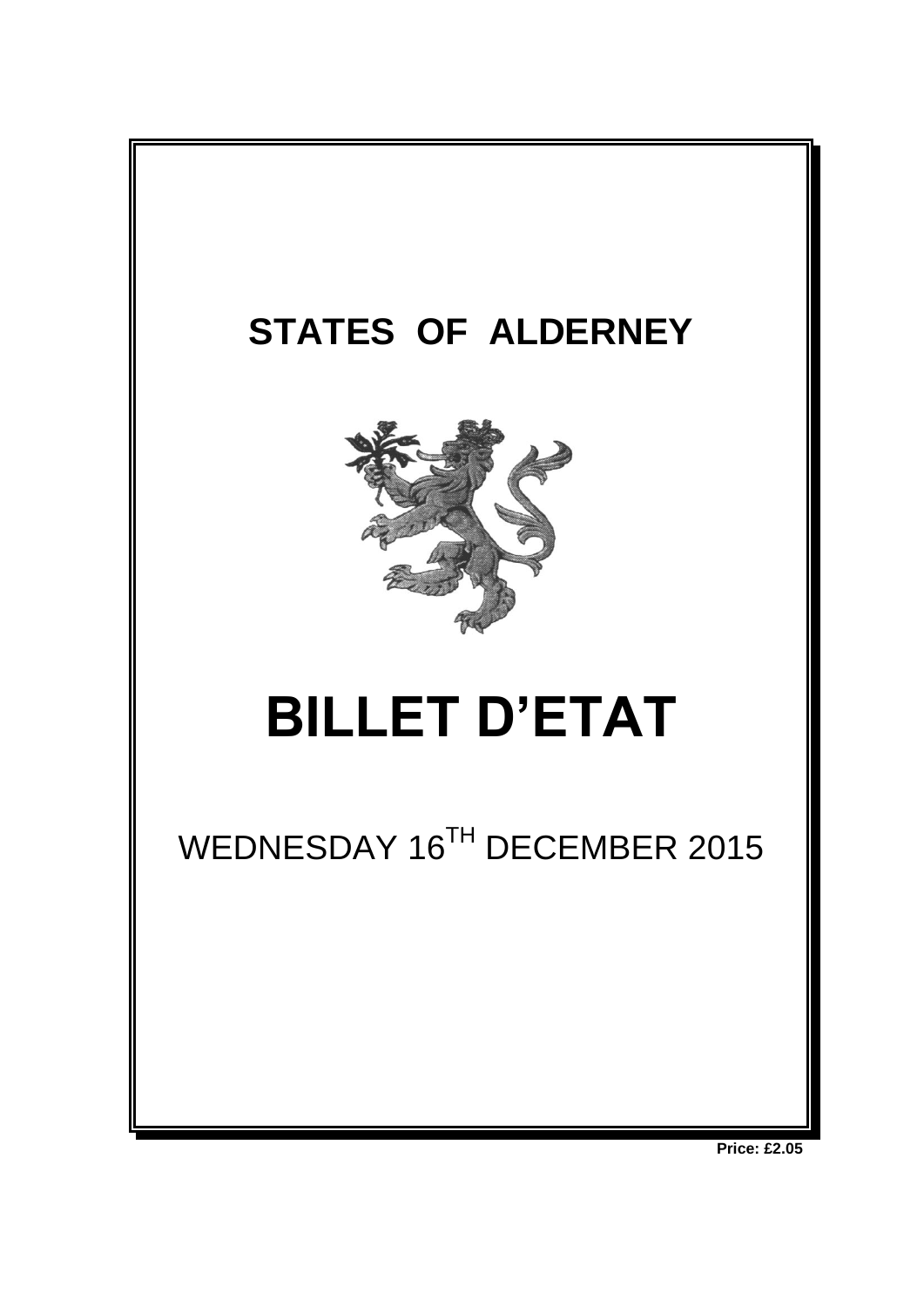# **STATES OF ALDERNEY**

# **BILLET D'ETAT FOR WEDNESDAY 16 TH DECEMBER 2015**

# **Members of the States:**

I have the honour to inform you that the Meeting of the States will be held at 5:30 pm on Wednesday 16<sup>th</sup> December 2015. This will be preceded by the People's Meeting, which will be held on Wednesday 9<sup>th</sup> December 2015 at 7:00 pm in the Court House.

> W Stuart Trought President

#### **Item I Amendment to the Duty on Long Leases (Alderney) Law, 1994**

**The following letter was received from Mr Neil Harvey, Chairman of the Policy and Finance Committee:-**

*"The Alderney Housing Association (AHA) is a States of Alderney supported provider of social housing. In 2010 the AHA took over the former stock of States housing and currently the AHA is modernizing and building new housing for subsidized rental and partial ownership for Alderney residents.*

*The Partial Ownership Scheme is a new housing initiative to promote home ownership for eligible residents unable to purchase a home on the open market as they may have insufficient savings for a deposit or limited income to support a mortgage for a property on the open market. The scheme allows applicants to purchase between 40% -80% of new build homes from the AHA on long leases. The scheme is fully supported by the States as it will encourage residents with limited finance to own a home and forms an important element of the States Housing Strategy for the future.*

*Prior to the completion of the new AHA housing at The Butes the AHA advised the States that as the partial ownership properties would be sold on long leases (125 years) thus enabling the AHA to buy back the homes and resell to other eligible applicants in the future, these leases would under Alderney law have to be*  registered and the purchaser be liable for leasehold duty on the purchase price. If *the scheme were being built by the States the purchaser would not be liable for the duty as States property is exempt under Section 14 of the Duty on Long Leases (Alderney) Law 1994 (the law). A Partial Ownership Scheme successfully operates in Guernsey where duty is not payable as the law on leases is different.*

*The AHA have advised that if an applicant obtained a mortgage of £100,000 to buy a partial share of a property they would be liable for £4000 leasehold duty (payable at the rate of 2% to the States of Guernsey and 2% to the States of Alderney). Guernsey Treasury and Resources Department has already agreed to waive their*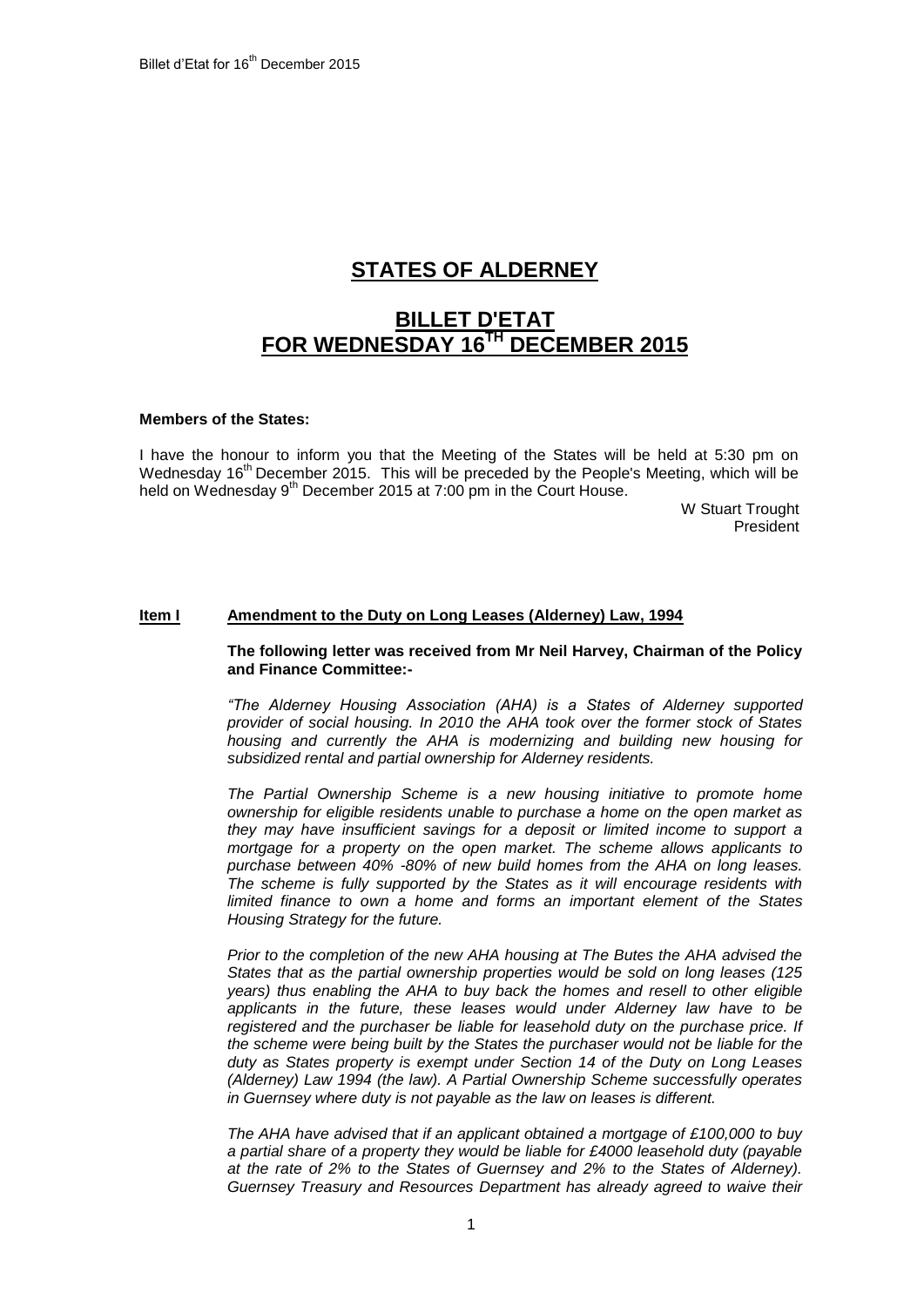*proportion of this charge. This charge to the purchaser is in addition to a minimum 5% deposit and other fees. The duty therefore represents some 40% of their initial costs. The duty is not lost revenue to the States because if the scheme did not exist the duty would not be chargeable. The duty is a heavy burden on a purchaser with limited resources. The AHA considers an exemption to payment of the duty by the purchaser will help first time buyers and they will be treated equally to Partial Ownership buyers in Guernsey.*

*Under Section 15(e) of the Law the States may by Ordinance amend Section 14 of the Law (which relates to Exempt dealings) by adding to the list of exempt dealings.*

*At the Policy & Finance Committee on the 28th April 2015 it was "resolved unanimously to approve that an Ordinance be drafted to make an amendment to Section 14 of the Duty on Long Leases (Alderney) Law 1994 so that leases granted by a housing scheme are classified as exempt." At the same meeting the AHA Business Plan for 2015-2021 was tabled and noted. In the financial year 2016 the AHA have not requested any capital funding from the States as they will rely on their own financial resources. Exemption from payment of leasehold duty is not a grant to the AHA, it offers direct relief to the purchaser. Approximately 50% of the duty is payable to the States of Guernsey and they have no objection to this scheme being exempt as they see the benefit of supporting a first time buyer initiative in Alderney. The AHA now welcomes the support of the States of Alderney.*

*I would be grateful if you would place "The Duty on Long Leases (Exempt Dealings) (Alderney) Ordinance, 2015" before the next meeting of the States of Alderney with an appropriate proposition.*

> *R N Harvey Chairman"*

**The States of Alderney is asked to approve "The Duty on Long Leases (Exempt Dealings) (Alderney) Ordinance, 2015"**

### **Item II The Inheritance (Alderney) Law, 2015 (Commencement) Ordinance, 2015**

**The following letter was received from Mr Neil Harvey, Chairman of the Policy and Finance Committee:-**

*"The Inheritance (Alderney) Law, 2015 ("the Law") has received the Royal Assent and has been registered at the Royal Court. However, it cannot come into effect without an Ordinance providing for this.* 

*I* attach a copy of The Inheritance (Alderney) Law, 2015 (Commencement) *Ordinance, 2015, which will bring the Law into effect on 1st January 2016. I would be grateful if you could place this before the next meeting of the States together with an appropriate proposition.*

*R N Harvey Chairman"*

**The States is asked to approve "The Inheritance (Alderney) Law, 2015 (Commencement) Ordinance, 2015".**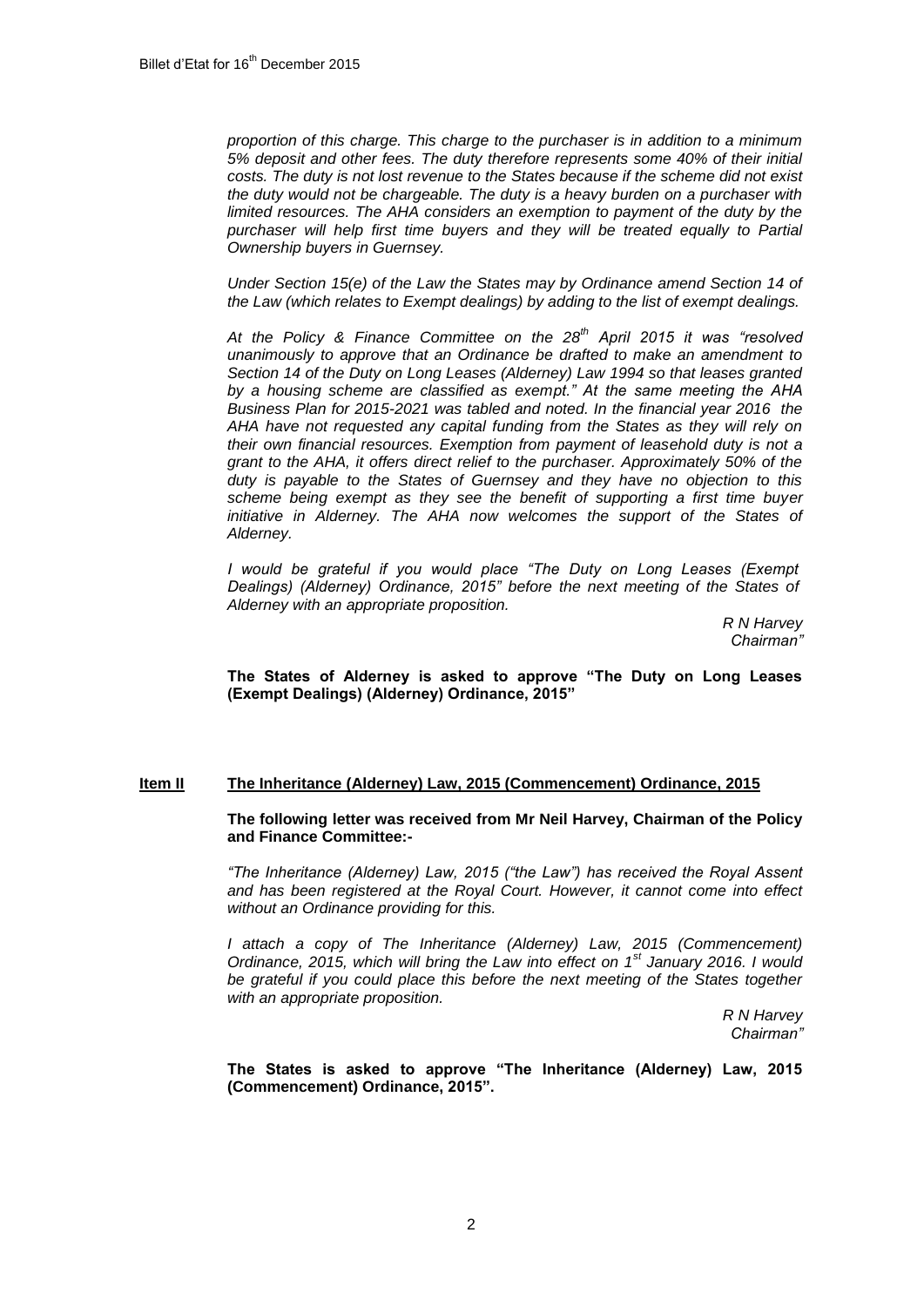## **Item III Questions and Reports**

## **1. The following report was received from Mr Neil Harvey, Chairman of the Policy and Finance Committee:-**

# *Annual Report of the Policy and Finance Committee*

*As ever the Committee has as usual dealt with a wide variety of issues, some in the nature of firefighting, others having long term benefits to the island, which inevitably means a more protracted period of planning and implementation.*

# *Economic Development Plan*

*Probably the single most important initiative, bringing together in one document all the separate projects aimed at reversing the downward trend in our economy and community. As a 'living' plan, there have been regular updates and revisions, and progress is monitored by the Committee on a monthly basis. We will continue to share it publicly.*

### *Transferred Services*

*These are now being discussed, initially through the Alderney Liaison Group,*  and we are starting to define them better, which will lead to Service Level *Agreements in due course, setting out obligations and measures. Of particular interest at present is the Alderney Airport, where we feel many years of underinvestment and inhibiting financial processes in Guernsey States are delaying very necessary rehabilitation of our diminished runways. We are pressing for resolution earlier than the 2017+ currently planned by Public Services Department.*

### *Transport*

*The problems of Aurigny moving from the Trislander to Dornier fleets have been much publicised and exercise all States Members on an almost daily basis. Strong messages have been fed to Guernsey Ministers through our Alderney Representatives and the Alderney Liaison Group and we are pressing for contingency plans, in view of the paramount importance of air links to every aspect of life on Alderney. The process has been aided by the excellent initiative of the Alderney Representatives in bringing small groups of Guernsey Deputies to see the problems in Alderney for themselves.*

*Unfortunately although we have considered proposals from the private sector on both sea and air transport, to date none of these have passed essential 'value for money' and risk assessments which would encourage us to commit the large sums of public money required. We remain open to sound proposals in both forms of transport.*

### *Financial Relationship Review with Guernsey*

*Another key long term project which should lead to transfer of some taxation and expenditure responsibilities to Alderney. The fundamentals of the 1948 Agreement will not be disturbed, but in recognising that whilst we have fiscal union, our economies are very different, this proposed transfer of taxation will permit a greater degree of control locally. We hope that agreement on this should be forthcoming early in 2016.*

*Some very good ground work has been put in place by the Committee in 2015 and I thank all members for their input, interest and commitment.*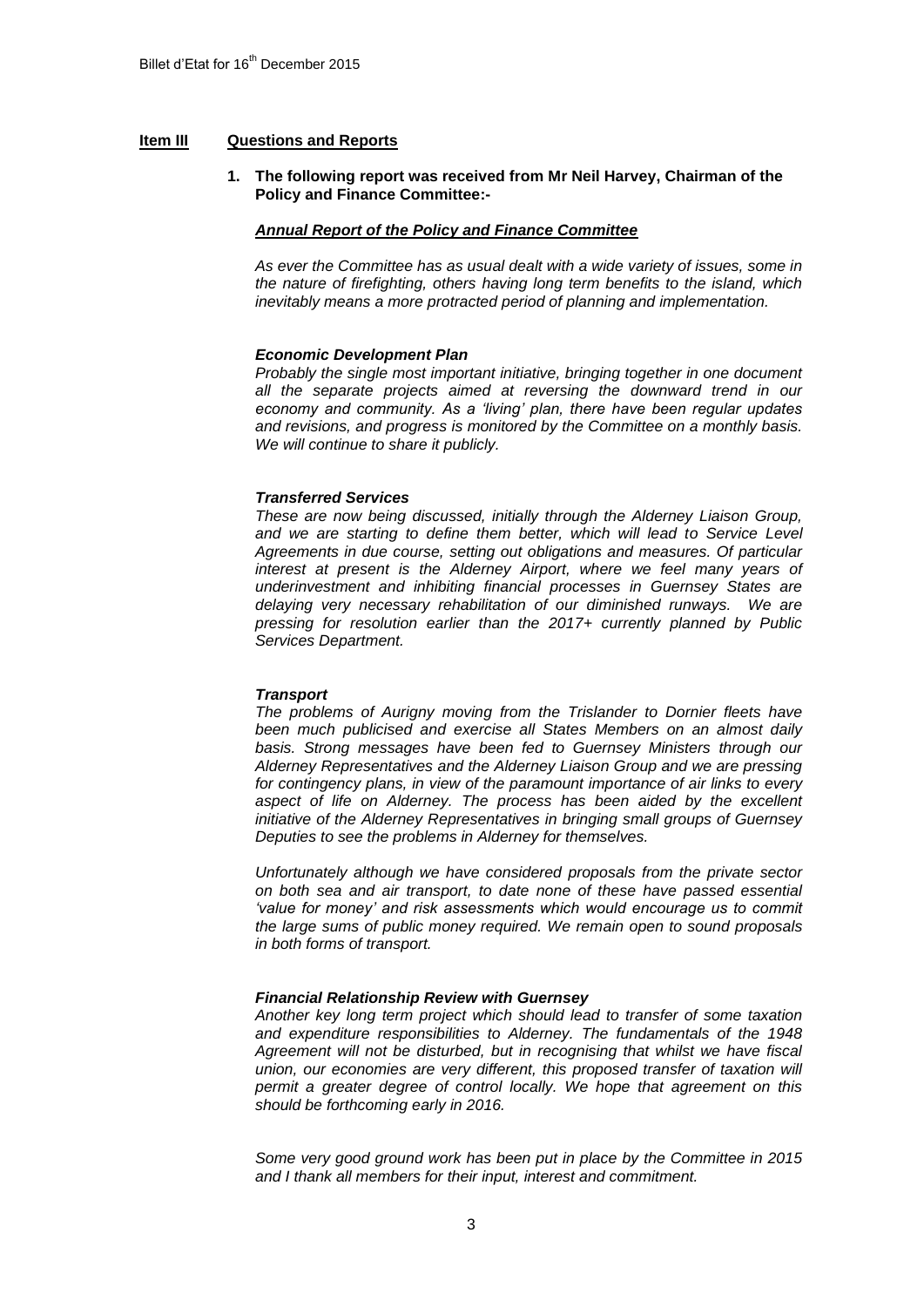**2. The following report was received from Mrs Norma Paris, Chairman of the Business Development, Tourism and Marketing Committee:-**

# *Annual Report of the Business Development, Tourism and Marketing Committee*

*This has been a frustrating year. We still have many ongoing issues regarding our transport links. Tourist numbers will be down on last year. However, this year has provided good opportunities to improve what we are offering to visitors, new residents and the local population.*

#### *Business Development*

*The establishment of the KYC Centre of Excellence by PWC has been achieved. The employment opportunities, the likelihood of new residents and the reputational benefits to the island are all very encouraging news.*

*Age restrictions have been removed from the New Business Scheme (formerly the Young Entrepreneur Scheme) and there are currently two more applications in the pipeline. A new apprenticeship scheme is under discussion with the Chamber of Commerce to help local businesses with the costs of accessing the Bailiwick Apprenticeship Scheme. There has been good feedback so far.*

*Avgas remains available at the airport and Jet A1 will be available soon.* 

#### *Tourism*

*The loss of one of our two members of staff at the beginning of the tourist season was unfortunate.* 

*The relocation of the Tourism Department to the Visitor Information Centre in the centre of Victoria Street was achieved at the beginning of the tourist season.* 

*With the end of the Living Islands Initiative, work is in hand to use the marketing thrust achieved within the Visit Alderney framework. There will be the appointment of a new member of staff to expedite this.*

*Voluntary Star Ratings have been introduced under our permit scheme for the accommodation sector. Inspections have just been completed for next year and initial feedback indicates that over 75% of our providers will take up their ratings for the 2016 season.*

*There have been new events in the shoulder months all of which have been supported by the States. A larger budget is in place for 2016. We are in the process of negotiating for Dark Skies Status and expect to have provisional status in 2016.*

#### *Marketing*

*Through Living Islands there has been an exciting breakthrough in attracting tour operators who specialise in wildlife and heritage tourism to the island.*

*A revamp of the Visit Alderney website, with a particular view to its relationship to Living Islands is in hand. The Move to Alderney website is also being updated in readiness to re-launch that campaign next year when our air services should be more robust.*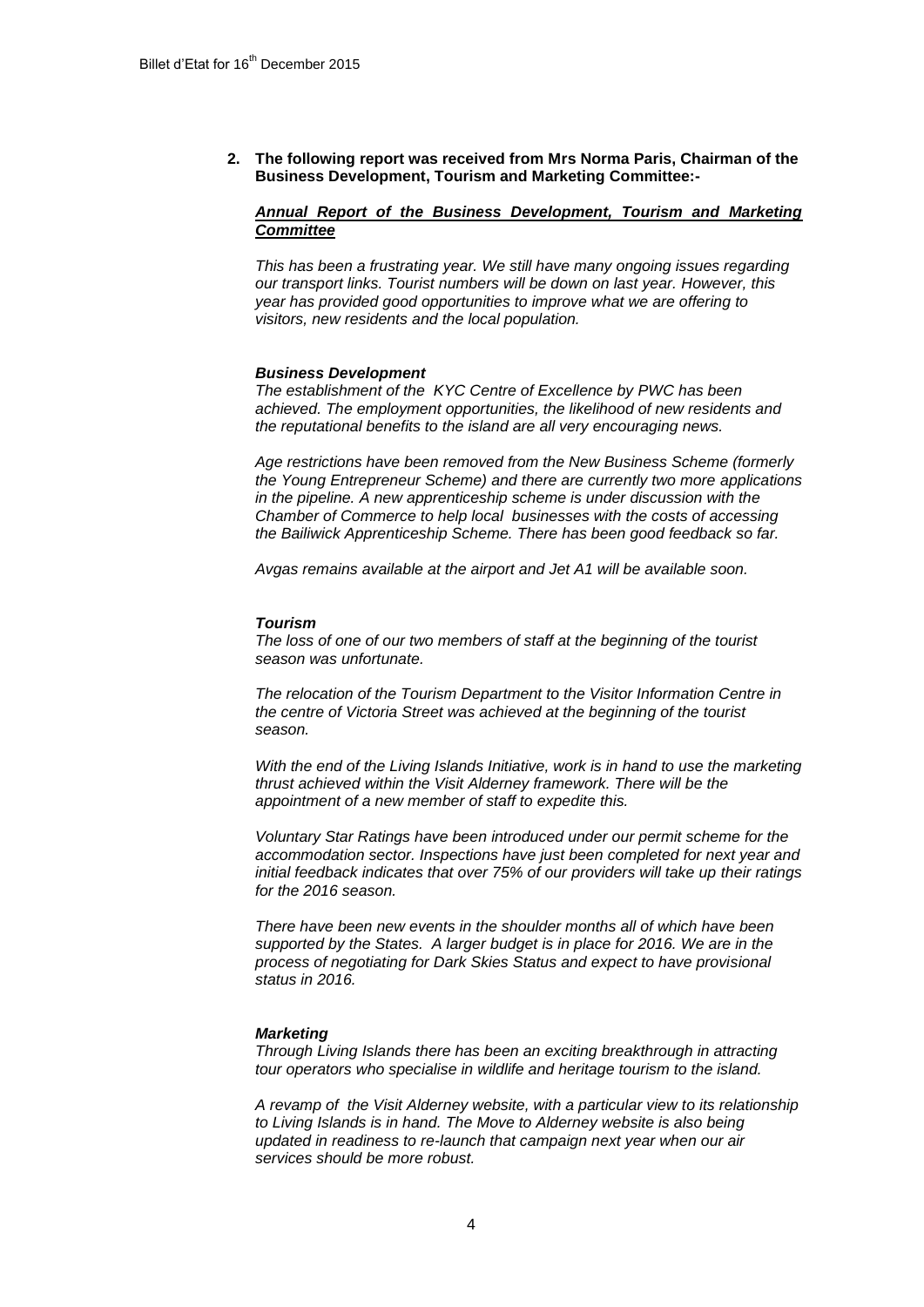*There has been welcome support from Floral Guernsey of finance, marketing and the provision of flower bulbs. We look forward to an ongoing relationship with them.*

*In conclusion I should like to offer my sincere thanks to everyone on the Visit Alderney and the Living Islands teams, past and present, who have all worked so hard in 2015.*

### **3. The following report was received from Mr Matt Birmingham, Chairman of the Building and Development Control Committee:-**

### *Annual Report of the Building and Development Control Committee*

*2015 has been a year of significant upheaval for the BDCC and the planning department with a number of changes in staff caused by the Voluntary Early Severance, staff resignations and civil service restructuring. Factor into this, the committee's wish to proceed with implementation of the ARUP review and this has lead to significant problems relating to resourcing throughout the year.*

*At the end of 2014, States elections took place and saw Mr Ray Berry a long standing member of the BDCC step down, replaced by Mr Robert McDowall. Also 2014 had seen the departure of the planning assistant, and at the same time the loss of the States Engineer, States Engineer Assistant and the Superintendent of States Works stripped the states building control capability.* 

In the short term an interim states engineer was appointed but this left the *planning office and building regulation control severely stretched, a situation which was compounded by the departure of the part time administrative assistant in June. I would like to thank Ms Allen for her hard work over this period where she went over and above her call of duty.*

*However, June saw our new Planning Officer Mr John Young take up position. This enabled the committee to immediately act on several matters of concern which included putting into place an interim solution for building control inspections calling on assistance from the Guernsey Environment Department and short term assistance for local inspection from Hamon architects. Longer term solutions are currently being progressed.*

*Mr Young also began work on familiarising himself with the vagrancies of local planning law, the recommendations of the ARUP report and preparation work for the 2016 Land Use Plan review.*

*The beginning of October also saw Ms Sam Osborne B Arch (Architecture and Planning); appointed as a new administrative planning assistant. In my opinion this is the first time that the States has a properly structured planning department that I believe to be to the long term organisational benefit of the island.*

*This allowed myself as Chairman to report to the full States in October about future work streams including the planned proposals for changes by ordinance to the Building and Development Control (Alderney) Law, 2002, proposed for 2016; a longer term Projet de Loi revising the current law and also proposals for engaging with ARUP once more in undertaking 4 major work strands to be undertaken in conjunction with dual 2016 and 2017 Land Use Plan reviews including a long term spatial vision for the island based on future economic*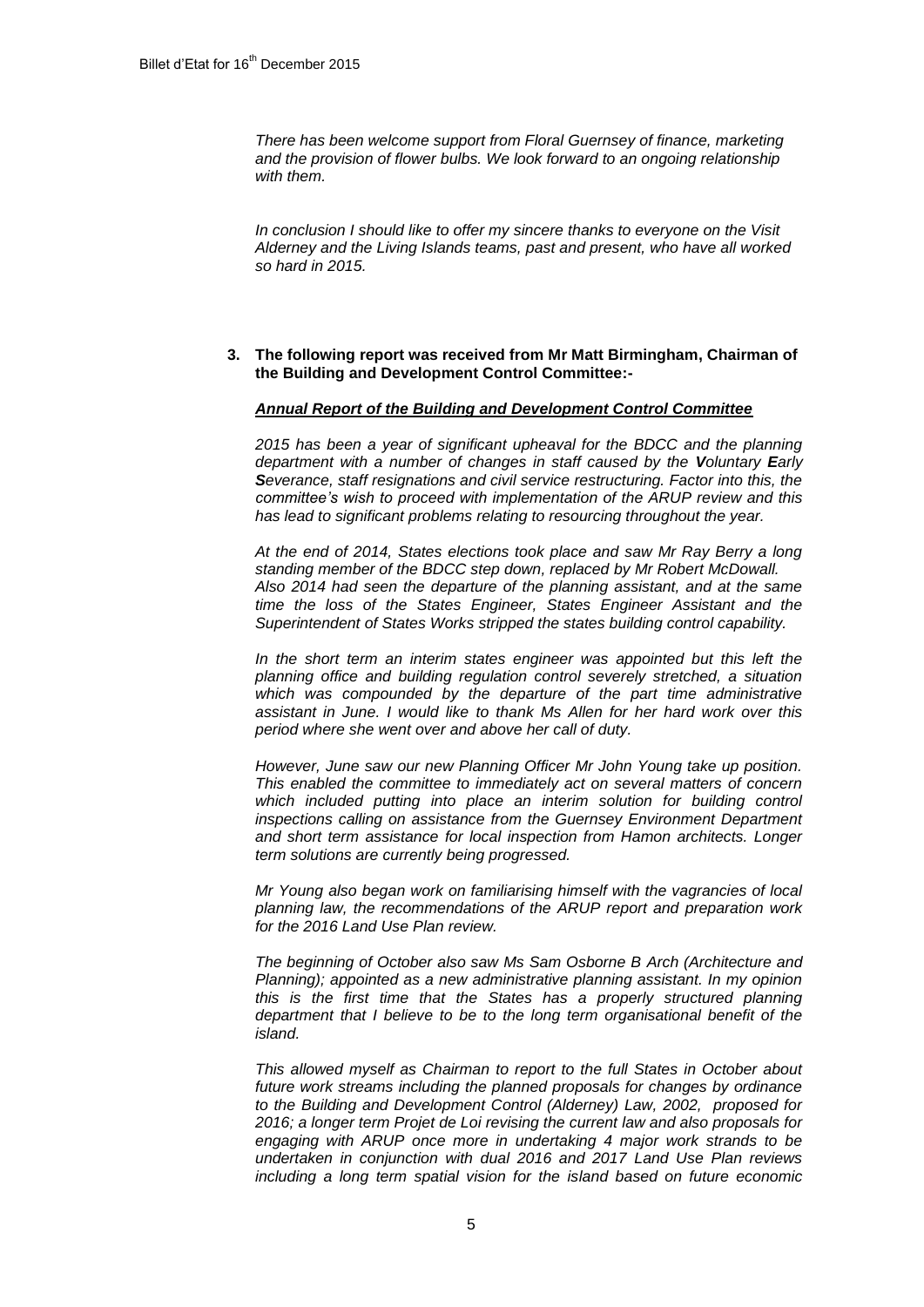*development; a new housing strategy; new policy for built environment and finally new policy for environmental protection and rural land use.*

*I would like to take this opportunity to remind the public that the Land Use Plan review will take place at the end of April and that forms for the call for sites are now available on line and through the planning office and request the public to make their submissions as soon as possible, preferably by the 22nd January 2016.*

*BDCC have also been able to progress a number of new policy documents which will clarify a number of areas for future applicants and assist in the decision making process enabling consistency of decision making by the committee. These should be released shortly.*

*BDCC also brought to the States recommendations to investigate planning protections for Sylt camp, work which will continue as part of (and in conjunction with), the land use plan reviews.*

*2015 has been a tough year and I would like to thank all those officers for their assistance in taking the department forward.*

*2016 looks as though it will a very busy year with a significant number of new initiatives and legislative changes along with the scheduled Land Use Plan review. All these will contain positive changes to the planning regime that the committee believe will be of significant long term benefit to the island.*

*That leaves me with the task of wishing all islanders a Merry Christmas and a Happy New Year on behalf of the committee.*

### **4. The following report was received from Mr Ian Tugby, Chairman of the General Services Committee:-**

### *Annual Report of the General Services Committee*

*This has been a frustrating year with numerous civil service staff changes.*

*The lack of civil service manpower has contributed to slow rates of progress on several capital engineering projects. The Mouriaux Platte Saline drainage project has been moved into 2016 with the exception of some trench sharing*  with AEL during their substantial infrastructure work. This should help to keep *costs down. The work on St Anne's Church has currently stopped, awaiting the design of complex scaffolding requirements.*

*There has been ongoing investment in infrastructure at the Water Board, although the Standby Infiltration Plant, initially included in the 2015 budget has*  been moved to the 2016 budget. The company made a small operational *surplus in 2015 and should do so again in 2016.*

*The Harbour has mainly run smoothly during 2015. However, the need for serious improvements to the Visitor Facilities becomes more and more urgent,*  whilst the compatibility of any plans to improve the current building within the *current marina proposals is problematic. Three ships are undertaking surveys for the proposed route for the FAB link interconnector power cable.* 

*Temporary repairs have been made to the coastal erosion damage to the sea wall at Corbletts and plans are progressing to protect the fuel storage at the Glacis. Other areas of less immediate concern are being monitored.*